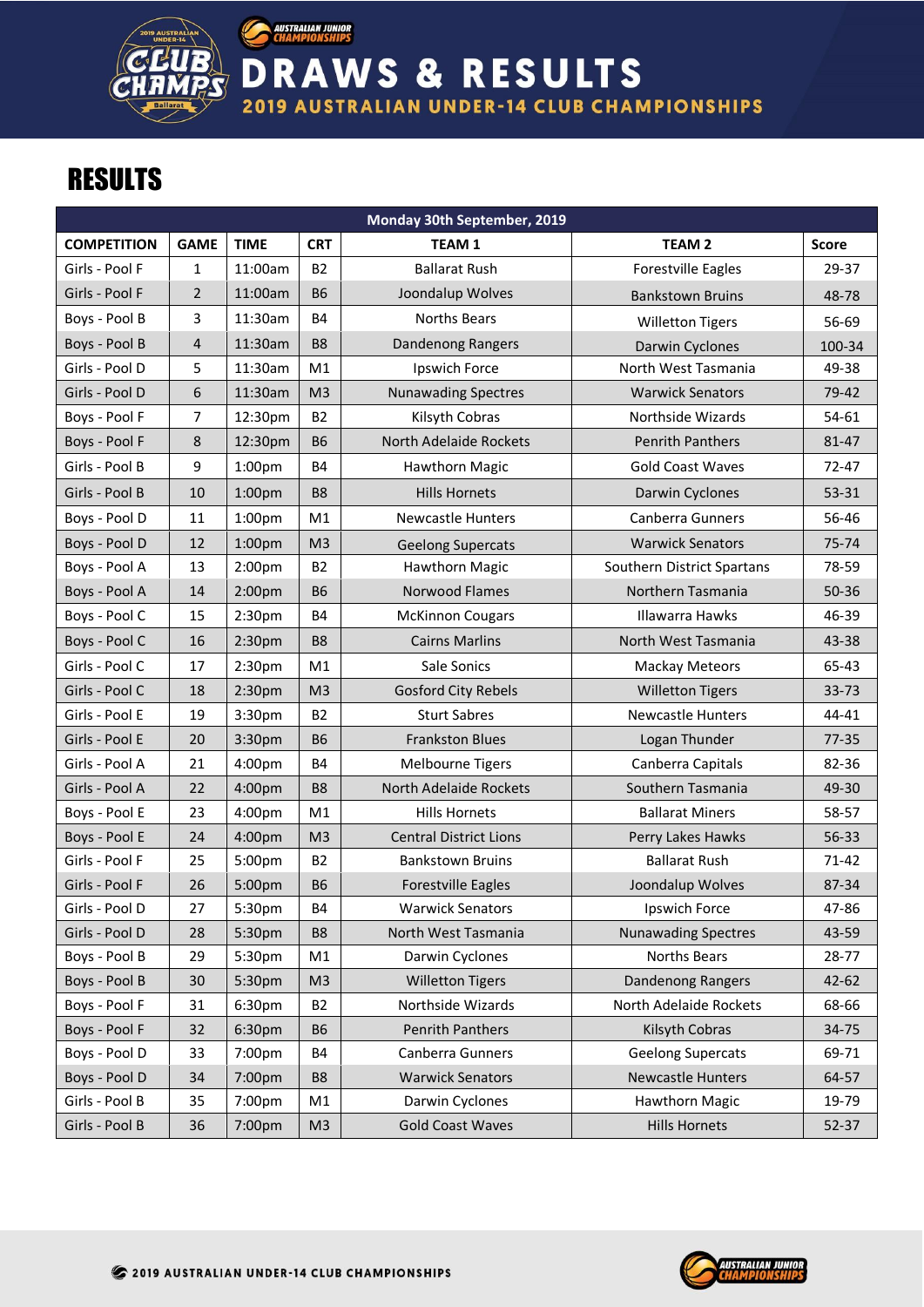

RAWS & RESULTS D **2019 AUSTRALIAN UNDER-14 CLUB CHAMPIONSHIPS** 

## DRAW

|                    |             |                    |                | <b>Tuesday 1st October, 2019</b> |                               |
|--------------------|-------------|--------------------|----------------|----------------------------------|-------------------------------|
| <b>COMPETITION</b> | <b>GAME</b> | <b>TIME</b>        | <b>CRT</b>     | TEAM <sub>1</sub>                | <b>TEAM 2</b>                 |
| Boys - Pool A      | 37          | 11:00am            | <b>B4</b>      | Hawthorn Magic                   | Northern Tasmania             |
| Boys - Pool A      | 38          | 11:00am            | B <sub>8</sub> | Southern District Spartans       | Norwood Flames                |
| Boys - Pool C      | 39          | 11:00am            | M1             | <b>McKinnon Cougars</b>          | North West Tasmania           |
| Boys - Pool C      | 40          | 11:00am            | M <sub>3</sub> | Illawarra Hawks                  | <b>Cairns Marlins</b>         |
| Girls - Pool C     | 41          | 11:30am            | <b>B2</b>      | <b>Gosford City Rebels</b>       | Sale Sonics                   |
| Girls - Pool C     | 42          | 11:30am            | <b>B6</b>      | <b>Willetton Tigers</b>          | <b>Mackay Meteors</b>         |
| Girls - Pool E     | 43          | 12:30pm            | <b>B4</b>      | <b>Frankston Blues</b>           | <b>Sturt Sabres</b>           |
| Girls - Pool E     | 44          | 12:30pm            | B <sub>8</sub> | Logan Thunder                    | <b>Newcastle Hunters</b>      |
| Girls - Pool A     | 45          | 12:30pm            | M1             | Southen Tasmania                 | <b>Melbourne Tigers</b>       |
| Girls - Pool A     | 46          | 12:30pm            | M <sub>3</sub> | North Adelaide Rockets           | Canberra Capitals             |
| Boys - Pool E      | 47          | 1:00 <sub>pm</sub> | <b>B2</b>      | <b>Central District Lions</b>    | <b>Ballarat Miners</b>        |
| Boys - Pool E      | 48          | 1:00 <sub>pm</sub> | <b>B6</b>      | Perry Lakes Hawks                | <b>Hills Hornets</b>          |
| Boys - Pool B      | 49          | 2:00 <sub>pm</sub> | <b>B4</b>      | <b>Norths Bears</b>              | Dandenong Rangers             |
| Boys - Pool B      | 50          | 2:00 <sub>pm</sub> | B <sub>8</sub> | <b>Willetton Tigers</b>          | Darwin Cyclones               |
| Girls - Pool F     | 51          | 2:00 <sub>pm</sub> | M1             | <b>Ballarat Rush</b>             | Joondalup Wolves              |
| Girls - Pool F     | 52          | 2:00 <sub>pm</sub> | M <sub>3</sub> | <b>Bankstown Bruins</b>          | <b>Forestville Eagles</b>     |
| Girls - Pool D     | 53          | 2:30 <sub>pm</sub> | <b>B2</b>      | Ipswich Force                    | <b>Nunawading Spectres</b>    |
| Girls - Pool D     | 54          | 2:30 <sub>pm</sub> | <b>B6</b>      | North West Tasmania              | <b>Warwick Senators</b>       |
| Girls - Pool B     | 55          | 3:30pm             | <b>B4</b>      | <b>Hawthorn Magic</b>            | <b>Hills Hornets</b>          |
| Girls - Pool B     | 56          | 3:30pm             | B <sub>8</sub> | <b>Gold Coast Waves</b>          | Darwin Cyclones               |
| Boys - Pool F      | 57          | 3:30pm             | M1             | Kilsyth Cobras                   | North Adelaide Rockets        |
| Boys - Pool F      | 58          | 3:30pm             | M <sub>3</sub> | <b>Northside Wizards</b>         | <b>Penrith Panthers</b>       |
| Boys - Pool D      | 59          | 4:00pm             | <b>B2</b>      | <b>Newcastle Hunters</b>         | <b>Geelong Supercats</b>      |
| Boys - Pool D      | 60          | 4:00pm             | <b>B6</b>      | <b>Canberra Gunners</b>          | <b>Warwick Senators</b>       |
| Boys - Pool C      | 61          | 5:00pm             | <b>B4</b>      | North West Tasmania              | <b>Illawarra Hawks</b>        |
| Boys - Pool C      | 62          | 5:00pm             | B <sub>8</sub> | <b>Cairns Marlins</b>            | <b>McKinnon Cougars</b>       |
| Boys - Pool A      | 63          | 5:00pm             | M1             | Northern Tasmania                | Southern District Spartans    |
| Boys - Pool A      | 64          | 5:00pm             | M <sub>3</sub> | Norwood Flames                   | Hawthorn Magic                |
| Girls - Pool C     | 65          | 5:30pm             | <b>B2</b>      | Sale Sonics                      | <b>Willetton Tigers</b>       |
| Girls - Pool C     | 66          | 5:30pm             | <b>B6</b>      | <b>Mackay Meteors</b>            | Gosford City Rebels           |
| Girls - Pool A     | 67          | 6:30pm             | <b>B4</b>      | <b>Melbourne Tigers</b>          | North Adelaide Rockets        |
| Girls - Pool A     | 68          | 6:30pm             | B8             | Canberra Capitals                | Southern Tasmania             |
| Girls - Pool E     | 69          | 6:30pm             | M1             | <b>Newcastle Hunters</b>         | <b>Frankston Blues</b>        |
| Girls - Pool E     | 70          | 6:30pm             | M <sub>3</sub> | <b>Sturt Sabres</b>              | Logan Thunder                 |
| Boys - Pool E      | 71          | 7:00pm             | <b>B2</b>      | <b>Ballarat Miners</b>           | Perry Lakes Hawks             |
| Boys - Pool E      | 72          | 7:00pm             | <b>B6</b>      | <b>Hills Hornets</b>             | <b>Central District Lions</b> |

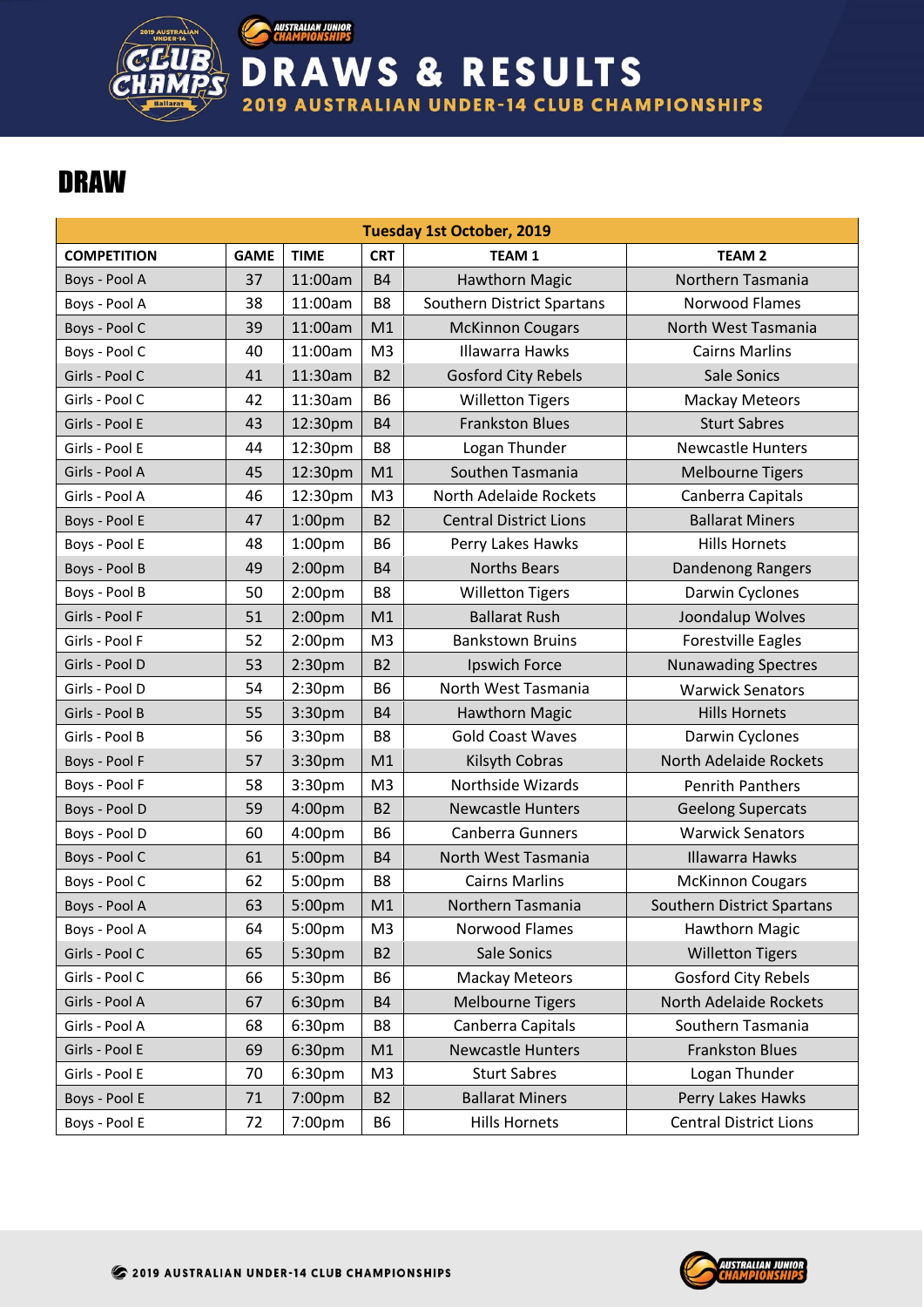

|      | <b>BOYS POOL A</b>         |        |     |      |     |         |           |        |  |  |  |  |
|------|----------------------------|--------|-----|------|-----|---------|-----------|--------|--|--|--|--|
| Pos. | Team                       | Played | Won | Lost | For | Against | Goal Dif. | Points |  |  |  |  |
|      | Hawthorn Magic             |        |     |      | 78  | 59      | 19        |        |  |  |  |  |
|      | Norwood Flames             |        |     |      | 50  | 36      | 14        |        |  |  |  |  |
|      | Northern Tasmania Tigers   |        |     |      | 36  | 50      | $-14$     |        |  |  |  |  |
| 4    | Southern District Spartans |        |     |      | 59  | 78      | $-19$     |        |  |  |  |  |

|      | <b>BOYS POOL B</b>      |        |     |      |     |         |           |        |  |  |  |
|------|-------------------------|--------|-----|------|-----|---------|-----------|--------|--|--|--|
| Pos. | Team                    | Played | Won | Lost | For | Against | Goal Dif. | Points |  |  |  |
|      | Dandenong Rangers       |        |     |      | 162 | 76      | 86        |        |  |  |  |
|      | Norths Bears            |        |     |      | 133 | 97      | 36        |        |  |  |  |
|      | <b>Willetton Tigers</b> |        |     |      | 111 | 118     | -7        |        |  |  |  |
| 4    | Darwin Cyclones         |        | υ   |      | 62  | 177     | $-115$    |        |  |  |  |

|      | <b>BOYS POOL C</b>         |        |     |      |     |         |           |        |  |  |  |  |
|------|----------------------------|--------|-----|------|-----|---------|-----------|--------|--|--|--|--|
| Pos. | Team                       | Plaved | Won | Lost | For | Against | Goal Dif. | Points |  |  |  |  |
|      | <b>McKinnon Cougars</b>    |        |     |      | 46  | 39      |           |        |  |  |  |  |
|      | <b>Cairns Marlins</b>      |        |     |      | 43  | 38      |           |        |  |  |  |  |
|      | North West Tasmania Devils |        |     |      | 38  | 43      | -5        |        |  |  |  |  |
|      | Illawarra Hawks            |        |     |      | 39  | 46      | ۰.        |        |  |  |  |  |

|      | <b>BOYS POOL D</b>       |        |     |      |     |         |           |        |  |  |  |
|------|--------------------------|--------|-----|------|-----|---------|-----------|--------|--|--|--|
| Pos. | Team                     | Plaved | Won | Lost | For | Against | Goal Dif. | Points |  |  |  |
|      | <b>Geelong Supercats</b> |        |     |      | 146 | 143     |           |        |  |  |  |
|      | <b>Warwick Senators</b>  |        |     |      | 138 | 132     |           |        |  |  |  |
|      | <b>Newcastle Hunters</b> |        |     |      | 113 | 110     |           |        |  |  |  |
|      | Canberra Gunners         |        |     |      | 115 | 127     | $-17$     |        |  |  |  |

|      | <b>BOYS POOL E</b>            |        |     |      |     |         |           |        |  |  |  |
|------|-------------------------------|--------|-----|------|-----|---------|-----------|--------|--|--|--|
| Pos. | Team                          | Played | Won | Lost | For | Against | Goal Dif. | Points |  |  |  |
|      | <b>Central District Lions</b> |        |     |      | 56  | 33      | 23        |        |  |  |  |
|      | Hills Hornets                 |        |     |      | 58  | 57      |           |        |  |  |  |
|      | <b>Ballarat Miners</b>        |        |     |      | 57  | 58      | -         |        |  |  |  |
| 4    | Perry Lakes Hawks             |        |     |      | 33  | 56      | $-23$     |        |  |  |  |

|      | <b>BOYS POOL F</b>      |        |     |      |     |         |           |        |  |  |  |  |
|------|-------------------------|--------|-----|------|-----|---------|-----------|--------|--|--|--|--|
| Pos. | Team                    | Played | Won | Lost | For | Against | Goal Dif. | Points |  |  |  |  |
|      | Northside Wizards       |        |     |      | 129 | 120     |           |        |  |  |  |  |
|      | Kilsyth Cobras          |        |     |      | 129 | 95      | 34        |        |  |  |  |  |
|      | North Adelaide Rockets  |        |     |      | 147 | 115     | 32        |        |  |  |  |  |
|      | <b>Penrith Panthers</b> |        |     |      | 81  | 156     | $-75$     |        |  |  |  |  |

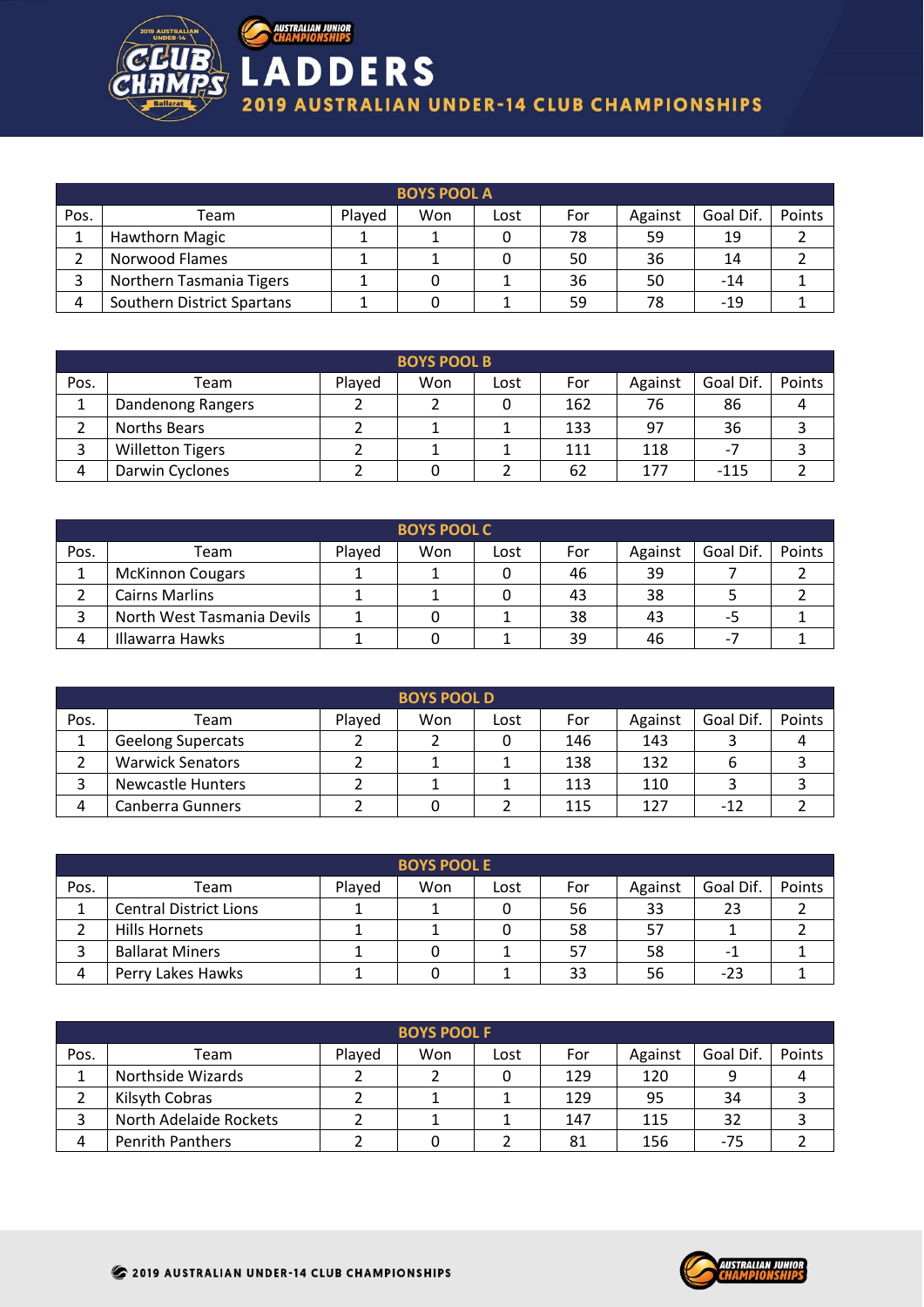

|      | <b>GIRLS POOL A</b>         |        |     |      |     |         |           |        |  |  |  |  |
|------|-----------------------------|--------|-----|------|-----|---------|-----------|--------|--|--|--|--|
| Pos. | Team                        | Played | Won | Lost | For | Against | Goal Dif. | Points |  |  |  |  |
|      | Melbourne Tigers            |        |     |      | 82  | 36      | 46        |        |  |  |  |  |
|      | North Adelaide Rockets      |        |     |      | 49  | 30      | 19        |        |  |  |  |  |
|      | Southern Tasmania Kangaroos |        |     |      | 30  | 49      | $-19$     |        |  |  |  |  |
|      | Canberra Capitals           |        |     |      | 36  | 82      | -46       |        |  |  |  |  |

|      | <b>GIRLS POOL B</b>     |        |     |      |     |         |           |        |  |  |  |
|------|-------------------------|--------|-----|------|-----|---------|-----------|--------|--|--|--|
| Pos. | Team                    | Played | Won | Lost | For | Against | Goal Dif. | Points |  |  |  |
|      | Hawthorn Magic          |        |     |      | 151 | 66      | 85        |        |  |  |  |
|      | Hills Hornets           |        |     |      | 90  | 83      |           |        |  |  |  |
|      | <b>Gold Coast Waves</b> |        |     |      | 99  | 109     | $-10$     |        |  |  |  |
| 4    | Darwin Cyclones         |        |     |      | 50  | 132     | -82       |        |  |  |  |

|      | <b>GIRLS POOL C</b>        |        |     |      |     |         |           |        |  |  |  |  |
|------|----------------------------|--------|-----|------|-----|---------|-----------|--------|--|--|--|--|
| Pos. | Team                       | Played | Won | Lost | For | Against | Goal Dif. | Points |  |  |  |  |
|      | <b>Willetton Tigers</b>    |        |     |      | 73  | 33      | 40        |        |  |  |  |  |
|      | Sale Sonics                |        |     |      | 65  | 43      |           |        |  |  |  |  |
|      | <b>Mackay Meteorettes</b>  |        |     |      | 43  | 65      | -22       |        |  |  |  |  |
| Δ    | <b>Gosford City Rebels</b> |        |     |      | 33  |         | -40       |        |  |  |  |  |

|      | <b>GIRLS POOL D</b>        |        |     |      |     |         |           |        |  |  |  |  |
|------|----------------------------|--------|-----|------|-----|---------|-----------|--------|--|--|--|--|
| Pos. | Team                       | Plaved | Won | LOSt | For | Against | Goal Dif. | Points |  |  |  |  |
|      | <b>Nunawading Spectres</b> |        |     |      | 138 | 85      | 53        |        |  |  |  |  |
|      | Ipswich Force              |        |     |      | 135 | 85      | 53        |        |  |  |  |  |
|      | North West Tasmania Devils |        |     |      | 81  | 108     | $-27$     |        |  |  |  |  |
| 4    | <b>Warwick Senators</b>    |        |     |      | 89  | 165     | -76       |        |  |  |  |  |

| <b>GIRLS POOL E</b> |                          |        |     |      |     |         |           |        |
|---------------------|--------------------------|--------|-----|------|-----|---------|-----------|--------|
| Pos.                | Team                     | Played | Won | Lost | For | Against | Goal Dif. | Points |
|                     | <b>Frankston Blues</b>   |        |     |      | 77  | 35      | 42        |        |
|                     | <b>Sturt Sabres</b>      |        |     |      | 44  | 41      |           |        |
| っ                   | <b>Newcastle Hunters</b> |        |     |      | 41  | 44      | -3        |        |
| 4                   | Logan Thunder            |        |     |      | 35  | 77      | -42       |        |

| <b>GIRLS POOL F</b> |                           |        |     |      |     |         |           |        |
|---------------------|---------------------------|--------|-----|------|-----|---------|-----------|--------|
| Pos.                | Team                      | Played | Won | Lost | For | Against | Goal Dif. | Points |
|                     | <b>Forestville Eagles</b> |        |     |      | 160 | 63      | 97        |        |
|                     | <b>Bankstown Bruins</b>   |        |     |      | 149 | 90      | 59        |        |
|                     | <b>Ballarat Rush</b>      |        |     |      | 71  | 144     | $-73$     |        |
|                     | Joondalup Wolves          |        |     |      | 82  | 165     | -83       |        |